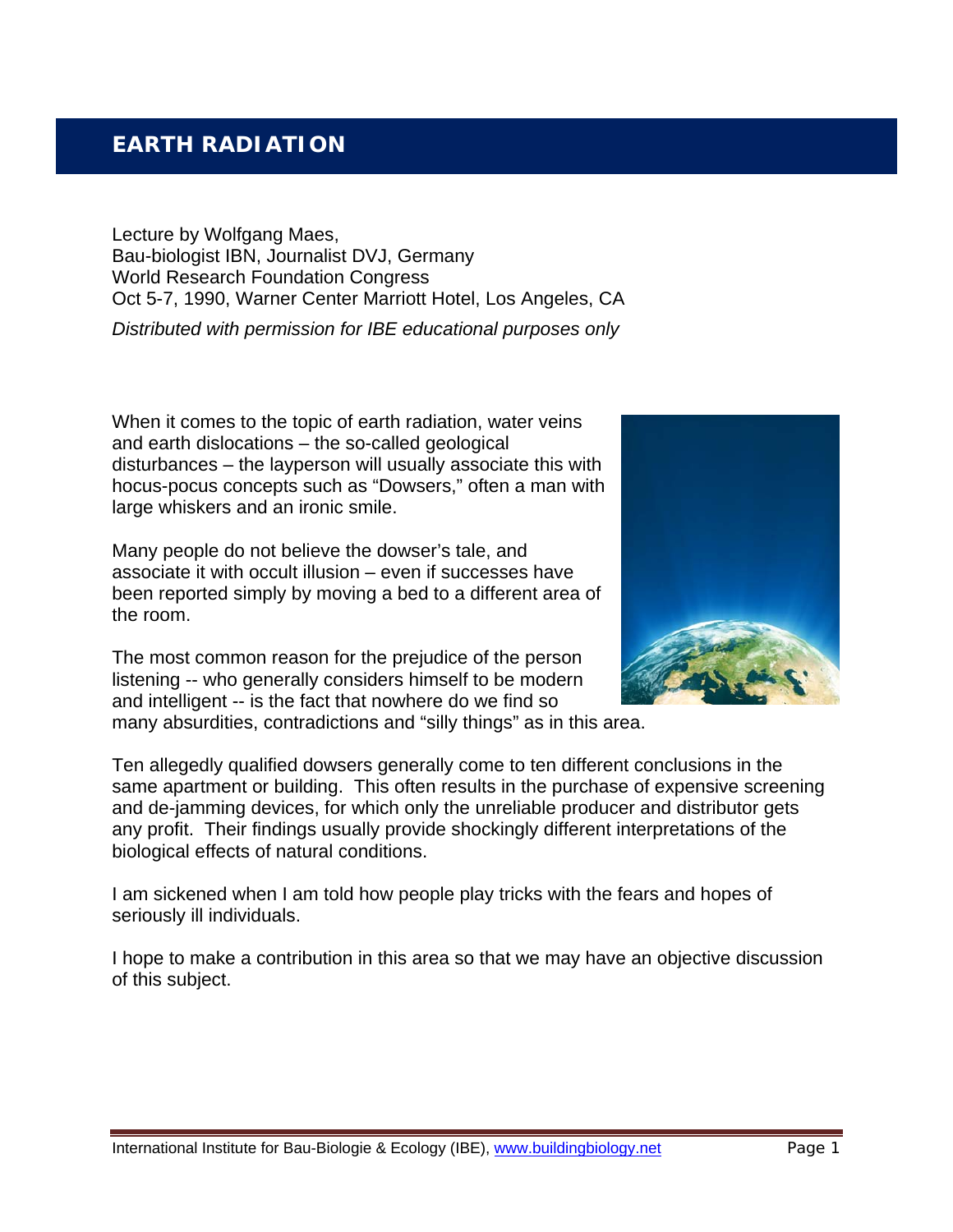# **The Earth Radiates Energy Everywhere**

For years, sensitive electronic measuring devices have verified the old knowledge about earth radiations. We all know that the earth – in fact, all of life – "radiates" as a natural process.

There exists a strong terrestrial magnetic field, which guarantees that the top of a compass is always drawn to the north, no matter where you are in the world.

You can actually measure the natural radioactive radiation from the earth, all over the globe. There is no place on earth without terrestrial radiation.

We are born amid these natural manifold-radiating processes and there is no doubt that they are appropriate, important, healthy, and life protecting.

## **Peculiar Zones**

But there are also zones (areas) where radiation intensities are noticeably different from the norm.

I might measure a level of radiation along a long-line, for example, and often the intensity will change suddenly, giving me an entirely different value. These zones can have a diameter between several inches to several yards. Once I move past this zone, the striking radiation intensity can decrease, giving me a "normal' value again.

Sometimes these higher intensity zones are frequent and can be detected every other yard



or so. Sometimes you find them only after a longer search and in large intervals.

It differs from area to area.

It is interesting to note that gifted dowsers will show swinging of rods or pendulums exactly where you would measure these significant anomalies too. It has been known for a long time that underground watercourses and geological dislocation produce spectacular radiation intensities.

I do not like to define, prematurely, every swing of a rod by a gifted dowser or every measured peculiarity as a "water vein" or a "dislocation." I have never dug into the ground to find the object which I assumed to be in existence while I was measuring on top of the ground.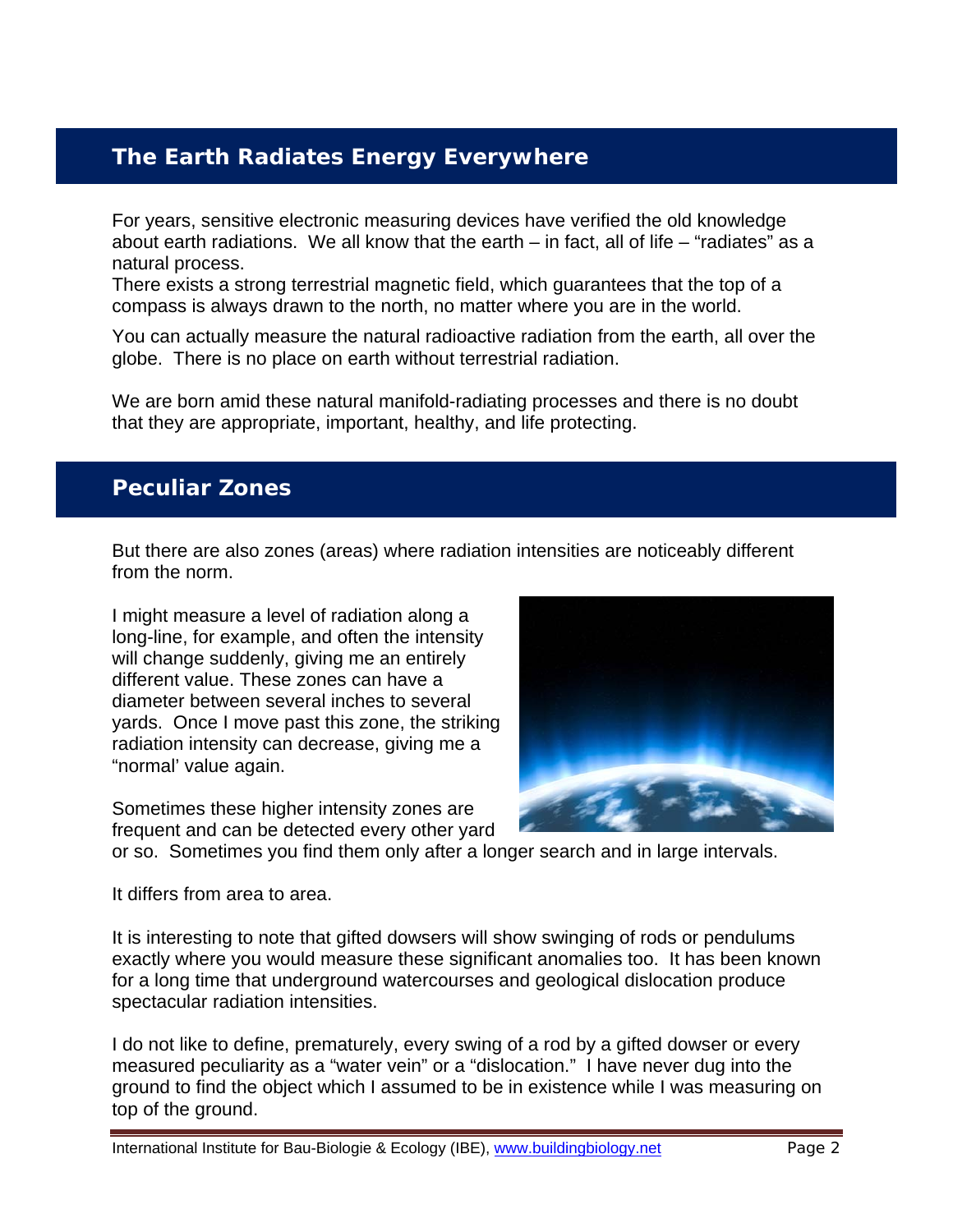It is the task of science to connect one thing with another, and to analyze these connections. The present experiences are not yet satisfactory. This is especially true in reference to the relation between earth radiation and health.

### **REALITY WITH A QUESTION MARK**

My practical experience is sufficient for me to know that concentrations of terrestrial radiation can be measured, and the findings will show noticeable differences from natural points of reference in the natural environment. There is no doubt that this is part of our terrestrial reality.

# **The Various Possibilities in Measuring Earth Radiation**

What do we really measure, with our sensitive electronic instruments, if the objects are earth radiation, geological disturbances, water veins and dislocations?

I refer to my own personal experiences, with different measuring approaches, and do not pretend exclusiveness.

## **DISTORTIONS OF THE TERRESTRIAL MAGNETIC FIELD**

Let us start with a small anomaly of the magnetic field.

That means: when you are above geological disturbances you can measure the distortion of the terrestrial magnetic field, similarly to that of magnetic steel.

Here the compass is not the appropriate device because the declinations are so small that they cannot generate any substantial swing. Sensitive magnetometers can, however, easily make these distortions visible and can be defined as biologically effective by experts.

This measurement approach is not appropriate for house and bedroom examinations, however, because the artificial distortions coming from steel used in construction, materials, metal fixtures, and even the bed itself, can cause a blur in the measurement or make a reading entirely impossible.

Using technical equipment outside is quite possible. Progressive dowsers like to use the



magnetometer approach to confirm their sensitive swing of the rod, or the assumptions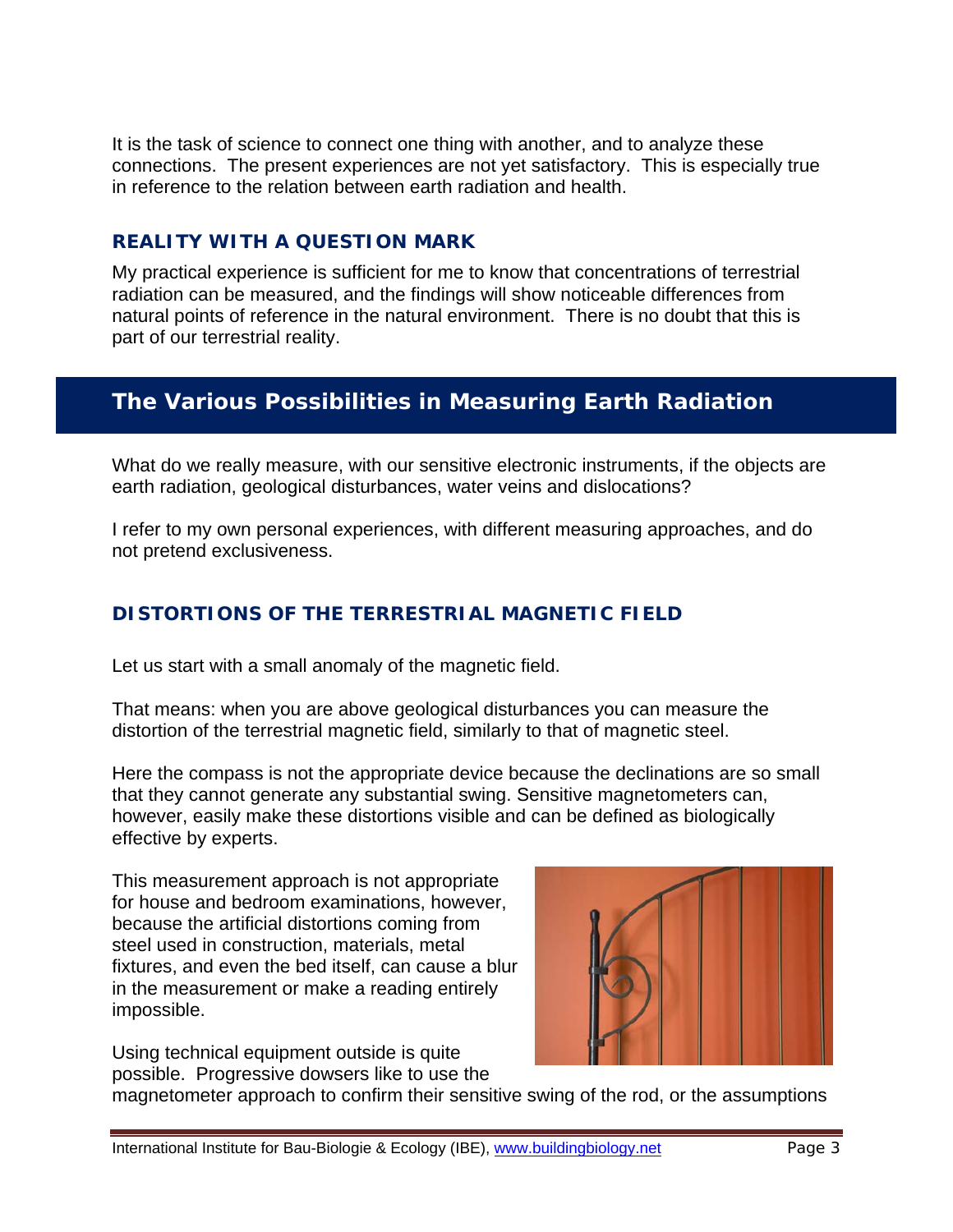coming from pendulum swings. This method is only justified when you know that artificial fields, from say – magnetic steel, are not in the area.

#### **1. One Spring Mattress = 100 Water Veins**

I think the argument is exaggerated; that these anomalies of terrestrial magnetic fields above geological disturbances are sufficient to cause biological problems. That is hardly possible because the magnetic field of some spring mattresses equals more than a hundred water veins.

Conclusion: Though you can measure geological peculiarities, the application – in rooms – is rarely reliable. The importance of these findings to the area above the disturbance is very much in dispute.

#### **2. Air Ions**

A second peculiarity, as far as earth radiation is concerned, is that air ions often change. I am only at the very beginning in that sort of research. It is promising, but by no means mature. After hundreds of tests, I can say: With special ion meters (electronic instruments that measure the number of small ions in the air) you can detect increased measurement values above the area of a disturbance – particularly in the range of positive air ions.

Ion measurements are extremely difficult and ambiguous since many factors in your house mix up the air ions even more than the terrestrial radiation is capable of.

Electric fields are an especially important factor.

This measurement is just impossible under the influence of an electrically radiating wall, or an electrostatically loaded curtain.

I have discovered that a plastic bag, within a five-yard distance of the measurement, can change the environment of the air ions more radically than what could be possible from the geological subsoil.



### **3. The VHF Field Strength**

Measurements of the VHF field strength often show a drop in the measurement curve when taken above disturbances. Many dowsers and building biologists use this approach.

Within buildings, however, evaluations are almost impossible as the measurements within walls are highly unreliable. You always find declinations of the field strength coming from construction materials, fixtures, plants, walls, shelves, tables … and even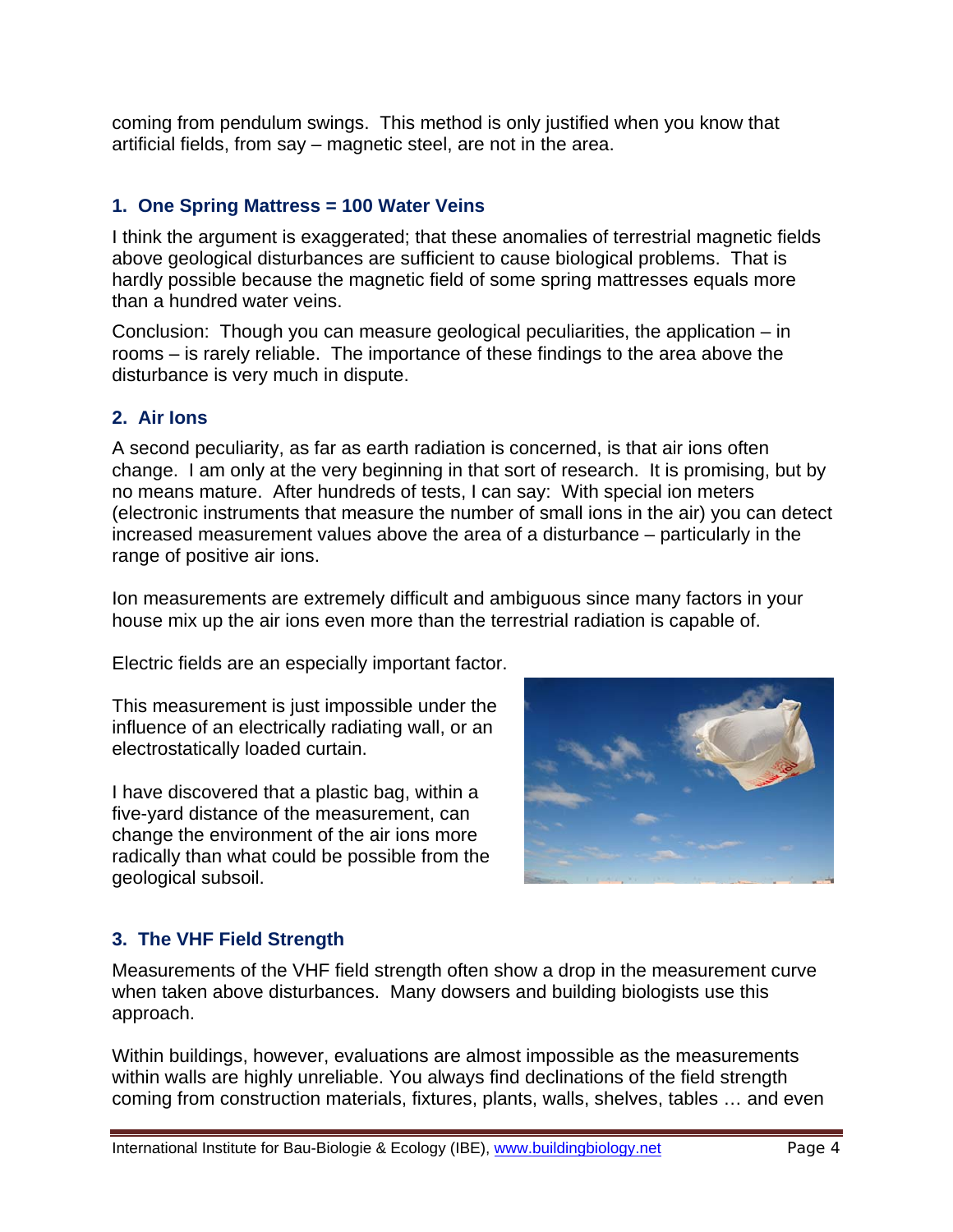the person performing the measurement.

One has to be very critical and attentive so as not to be taken in by too rash and incorrect conclusions. True measurements take a lot of time and you must have a lot of experience.

Many manuals say that locating geological disturbances by using the VHF field strength is child's play. The results of these unqualified statements are that credulous laymen go over their bedrooms with a 30 dollar portable radio and assume there are water veins (and other phenomena of terrestrial radiation) whenever NBC or ABC gets bad reception, or a song by Elvis is jammed by noise. It would be nice if things were so easy.

#### **4. Measurements of Skin Resistance**

When geological disturbances exist, the human skin resistance changes quite quickly. The corresponding measurements are known as "geo-rhythmogram" or "electrogeobioscopy."

The geo-rhythmogram measures the skin resistance of a person from hand to hand with simple electrodes and a fitting ohm-meter. The much more exact electrogeobioscopy measures the skin resistance between one hand and acupuncture points on the other hand. Work is done with special electrodes and devices that are known from electro-acupuncture. My electro-geobioscopic measurements use test devices that are well tested in medicine: Aschoff, MORA, and Vega.

When the skin resistance of a test person is normal, at 40 kilo ohm (Aschoff), the values can go up to 100, 200, or even higher when you are above zones of disturbance.

This sounds easy, but it is not so in practice. Even experts face a lot of difficulties.

The measurement depends upon a lot of factors in order to be reproducible: The skin quality of the test person, the moisture of the skin, the pressure of the measuring electrodes on the skin, the correct locations of the acupuncture points, the quality of the devices, the degree of the traumatization of the measuring points at the heads, the general constitution of the person …



Even when all pre-conditions are fulfilled some problems remain: All stimuli towards the test person will be included into the measurement. All stimuli, a synthetic shirt, radiating construction materials, depression, an electro-magnetic field, heavy metal, a cigarette before the test, a gloomy thought about the mother-in-law … all stimuli.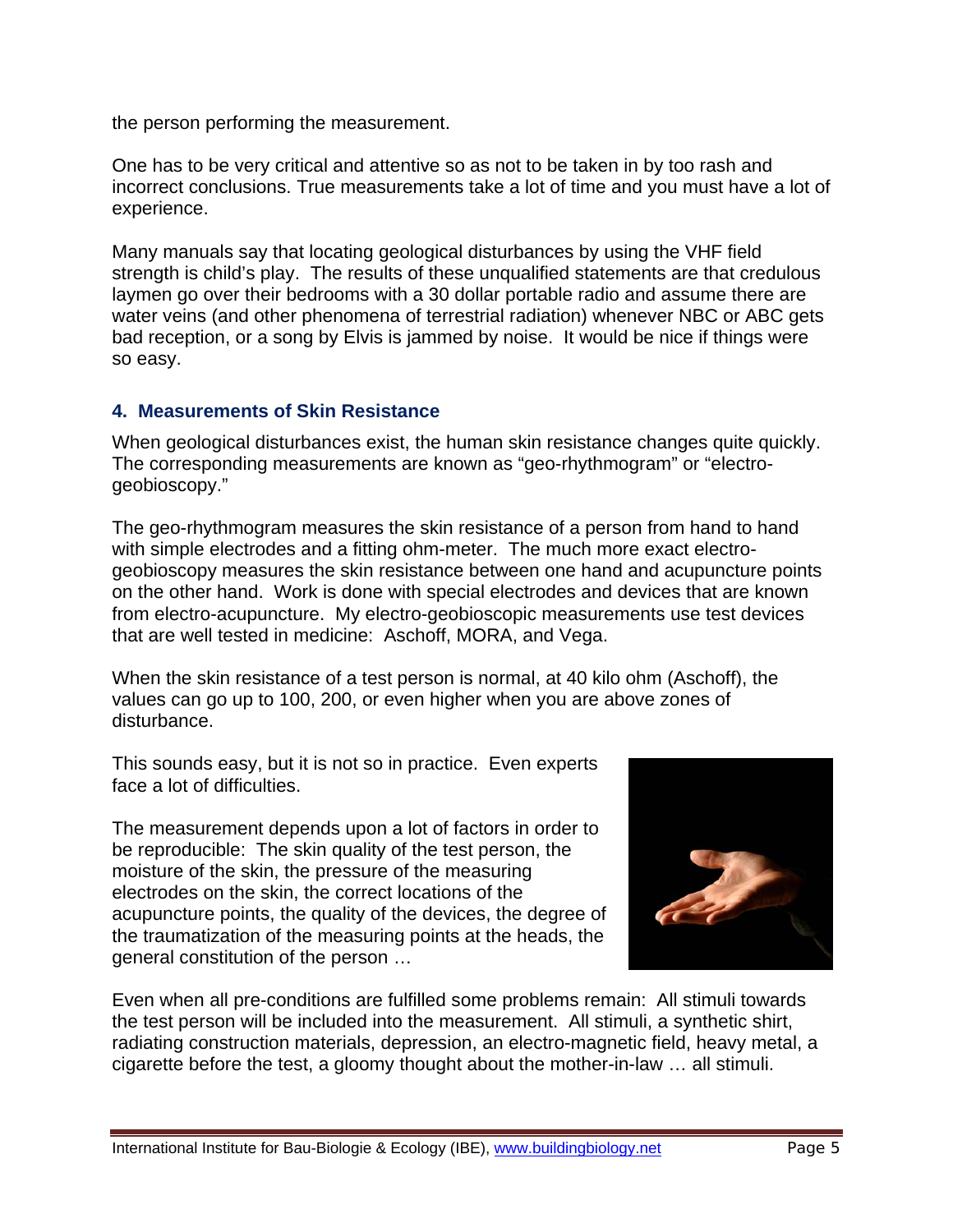That means: the human being reacts to all stress like stimuli. And the reaction is perceivable in a measurable change of the skin resistance.

Only with enough experience can you relate anomalies of the skin resistance to geological stimuli, and totally exclude that they are not produced from radio alarms or a spring mattress.

If you can do that, then the physical measurement can be reproduced and give a reliable result. You should consider however, that every response of a human being to the stimuli of his environment is a specific one, it's individual, and cannot be easily transferred to others.

#### **5. Measurement of Radioactivity**

Particularly interesting is the fifth possible approach to measuring terrestrial radiation. Above geological disturbances you will detect significant rises of natural radioactivity.

That means: As I measure the natural radioactive radiation with a sensitive radiometer, I will get values of 100 percent or more if the measure is above a so-called disturbance zone.

Though the natural basic radioactivity of the earth has some local differences due to climate and the earth level, the base level is generally consistent.

From my experience, regular and reproducible increases in radioactivity above geological stimuli areas, in the range of up to 100 percent, are profound and are significant. Sometimes the swing of the pointer goes significantly beyond 100 percent. Sometimes as high as 300 to 400 percent.

This is from gamma and neutron rays. This radioactive electromagnetic radiation is considered the most penetrating, strongest and biologically most hazardous kind of all of the known radioactive rays.

Admittedly, the increased dosage from terrestrial radiation might be relatively small. But no one can deny that an avoidable risk exists under long-term influence, such as sleeping every night



for eight hours in the same physical position, and doing that for many years.

If you can sleep for the next 20 years with only half the amount of radioactive disintegrations -- after a change of the bedroom position – then, as a matter of caution, I see no reason to stay in the area that is doubly charged.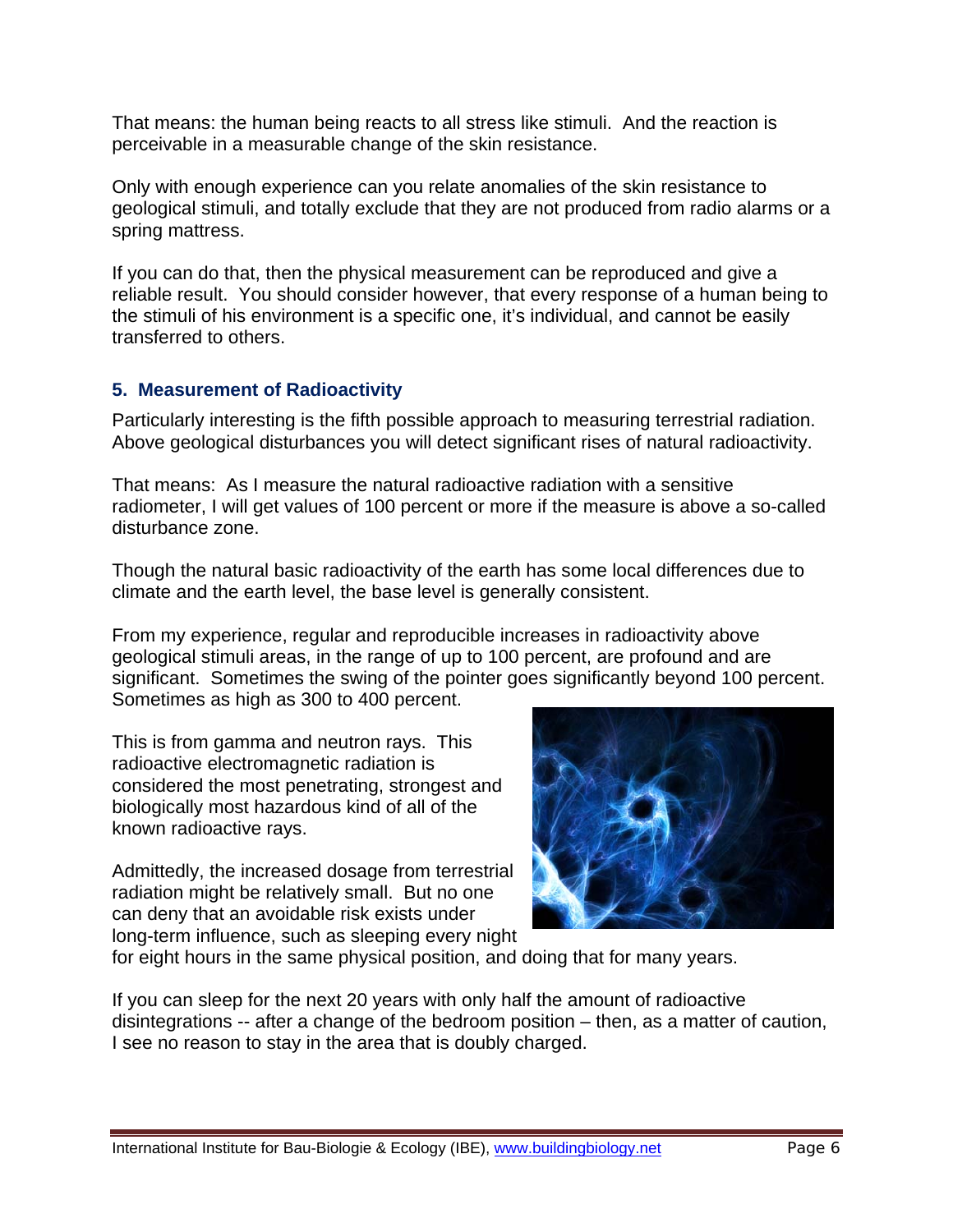Harmless minimal dosages do not exist. Regardless of the kind of radiation, no sensible scientist dares to contradict this opinion.

## **ARE THERE "CANCER ZONES"?**

I think it is greatly exaggerated to speak rashly of "cancer zones" if you are referring to terrestrial radiation and other corresponding peculiarities.

But I think that it is equally ignorant to continue doing business as usual.

According to my own personal experience, and the findings of innumerable research and test reports, the healing successes after moving the bed cannot be discounted merely as psychological reaction placebo or coincidence.

Again this common saying is true: "The dosage is the poison."

All sorts of radiation can be healthy or hazardous. That is the same for the earth as for the sun. Too much sun is dangerous. Can too much earth be dangerous as well?

Terrestrial radiation penetrates iron, plastic, glass, whole houses … everything.



### **CHERNOBYL IN YOUR OWN HOME?**

During a meeting in Seattle, USA, I detected this phenomenon in a 22 floor hotel, on six different levels: in the underground garage, at the first floor near the reception, and on the roof -- always the same high values, down below and at the top, on the same premises.

You have to be cautious if artificial radioactive heating radiators are nearby. I can tell you a thing or two about that!

As you know, I have found houses in which the radioactive radiation was higher than that which could be found in playgrounds and public swimming pools near the Chernobyl accident.

The reason for this is radioactive construction materials: cinders, ashes, chemical gypsum, tiles, pumice and metallurgical stones -- all sorts of possible and impossible industry waste.

It's dangerous recycling within your own home.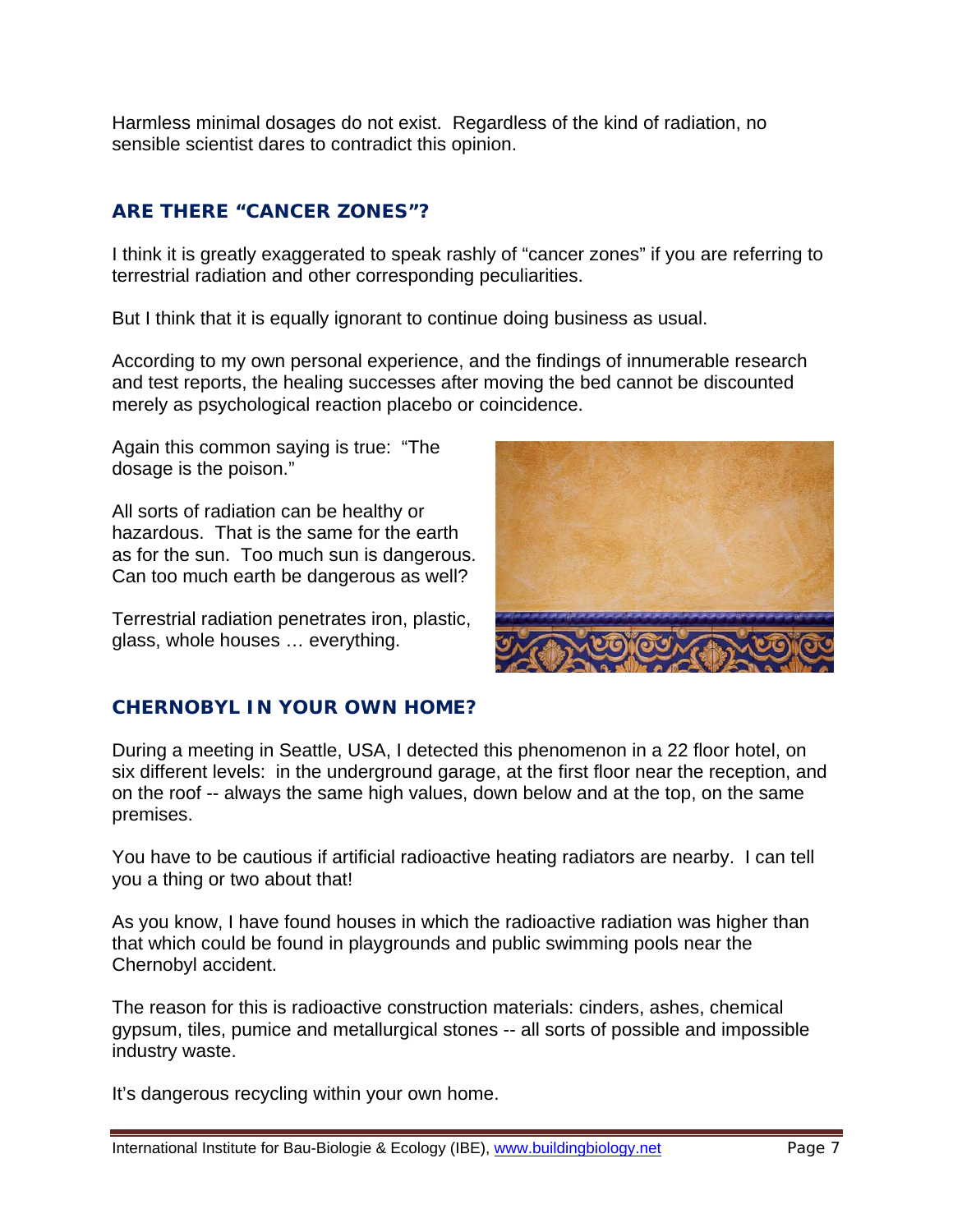In such an environment, you should not care about terrestrial radiation any longer. Would you measure a chirping cricket in the midst of a noisy rock concert?

Additionally, certain antiques, minerals and glazes – in direct range of your body – can radiate so strongly that biological risks can become immense.

While visiting three patients with brain tumors, I found just beside the head of one person a very old alarm clock that was radiating radioactivity; with another, a dark green glazed image of St. Mary, and in the third room an orange art nouveau ashtray. In all three cases, the radioactivity coming from these items were several times higher than the law allows for workers in nuclear power plants – and for a short period of time only.

## **Measurement Devices: The Scintillation Counter**

For measuring terrestrial radiation, I use my most expensive instruments: highly sensitive scintillation counters. For measuring construction material, I use proportional and Geiger-Muller-counter tubes, and xenon-large-area detectors.

My experiences with measurements of radioactivity soon led to the decision to build a measuring device especially well-suited for building, biological, and geo-biological work, and one that was constructed to my own specifications. It is called the scintillation counter.

The very high sensitivity of the third prototype convinced me: more than 250 impulses per second in a normal radiation background, and more than 500 impulses per second on geologically disturbed surfaces. This was the right device.

A scintillation counter receives gamma rays via a crystal sensor. The rays are converted into light flashes, boosted as electrical impulses via a photo-multiplier and then calculated and displayed by sophisticated electronics.

Besides its extreme measuring preciseness, the scintillation counter has the particular advantage of being extremely sensitive to gamma rays. It is the only device with a high degree of sensitivity for neutrons.



The relationships became more and more obvious. I became more and more excited. The search for books and the exchange of experiences started. There was also a large amount of frustration involved. I seemed to be the only person interested in the subject.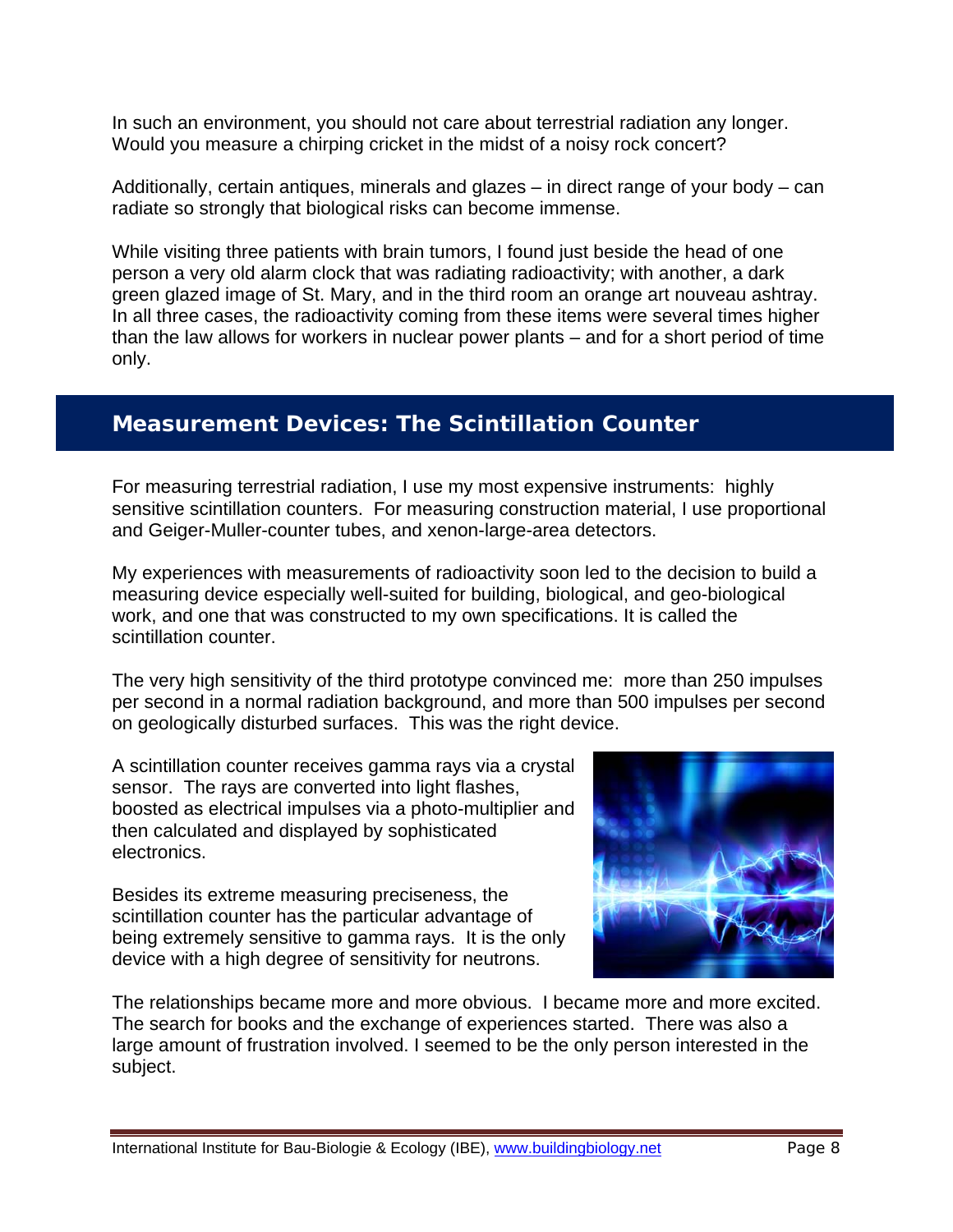Finally, I obtained some references. Wust had already reported about measurements of gamma rays at "geopathic zones." The scientists, physicists and doctors Williams, Weber, Cody, Lorenz and Bickel (the last one from California) had made similar successful experiments.

The picture became more complete when I met Jakob Stangle for the first time. He, more than anybody else, has shown that there is a relationship between subterraneous water sources and ionizing radioactive radiation.

## **Jakob Stangle's Scintillation Measurements**

Hundreds of successful well drillings are the result of his scintillation measurements. He has opened up thermal fountains in numerous spas in Europe. Some of the wellknown mineral waters exist only because he found their origin deep in the earth. He has supplied many communities with precious water.

With his super-sensitive measuring device (of more than 1,000 impulses per second!), he has shown that you can find water from the ground surface - guaranteed.

More than 35 years of experience makes it possible for Stangle to define, with his measurements, the exact depth, the amount – to the very gallon -- the mineralization, and the temperature of the localized water.



The Daimler-Benz company made five expensive unsuccessful drillings before they called Jakob Stangle with his scintillation counter. The sixth drilling was the final one. They found water, which had the prophesied 17 degree hardness, and which flowed abundantly. A similar situation happened at IBM. Comparable findings were made for other large companies.

35 years ago, Bad Zurzach became a spa. All bells rang when the drilling machine cut the granite crack 500 yards below – out of which the curative water came. Jakob Stangle had estimated that it was between 490 to 510 yards to water. He and his measurement device were right. The future of the Swiss town was guaranteed.

More than 60 years ago, Baron von Pohl located all subterraneous water veins in Vilsbiburg / Bavaria with his rod, and recorded them on a map of the town. There turns out to be significant relationships between these zones and cancer patients of the town, as they were sleeping exactly above these zones.

In 1972 Jakob Stangle walked through Vilsbiburg with his scintillation counter and totally confirmed the work of his sensitive predecessor by exact measurements, in two absolute blind tests.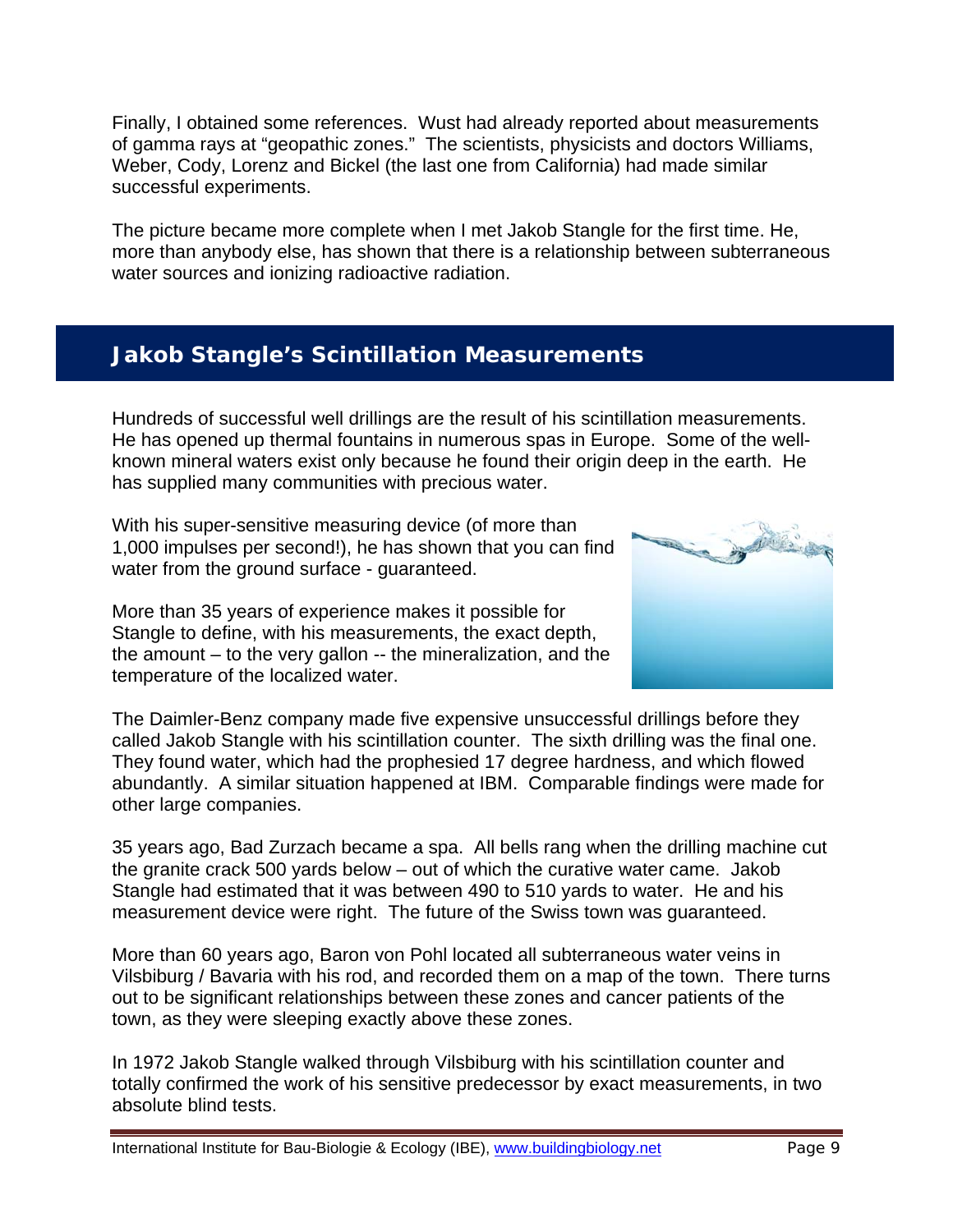#### **MAPPED AND CONFIRMED**

An architect intended to buy and renovate a large villa at the Baldeney Lake in Essen, Germany. My measurement of the radioactivity, with the scintillation counter, showed a 12-yard wide disturbance that could be detected in the whole house, outside the building, and in the nearby yard.

The skeptic went to the geological state agency and got confirmation of my findings. He found there was indeed a water-bearing dislocation, which was officially plotted on two geological maps made in 1911 and in 1980.

I would not have thought of that. Live and learn.

Another time, a doctor recommended to the manager of a concert agency to have her home examined by me. She lived to the south of Baldeney Lake. There, I found the same rare results: anomalies throughout the entire house.

She also looked into the geological maps and found the disturbance was mapped by the Krefeld agency.



After these results, I bought several geological maps from North Rhine Westfalia, Germany, and checked ten plotted geological disturbances with my measuring devices. In all cases, my scintillation counter showed, for hundreds of yards, values that were well above average.

You cannot get a better reproduction than that.

## **The Primary Hazard – Radioactivity**

Dr. Dieter Aschoff, active for decades in the topic of terrestrial radiation and corresponding diseases, confirmed that the scintillation counter shows the primary factor for the hazardous effects of disturbance zones: radioactivity.

He sees a relationship between the measurements and the neutron radiation in the earth as moderated from water veins. In his opinion, the radiation is received by the crystal in the device.

That would explain a lot of things, for example, why the geological stimulus can be fully detected even on the top floor of the skyscraper. Neutrons can penetrate nearly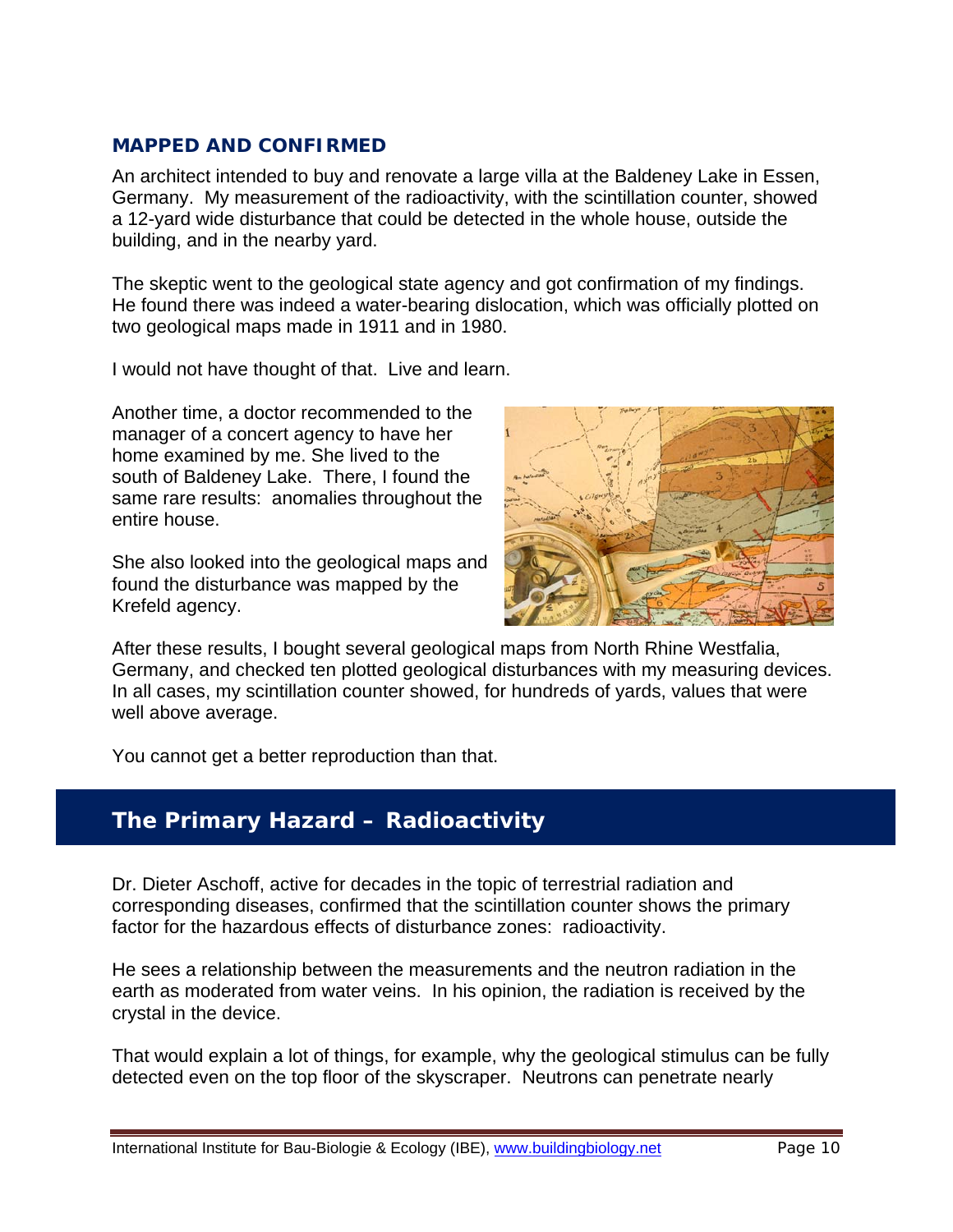unhindered, for miles, through all solid materials.

Only water and a few other specific materials moderate the flow. Therefore, the radiation can be distinctly measured because it does not penetrate without being registered. It disintegrates much earlier than normal, and thus produces a measurable dose.

Radioactivity does not only disintegrate in water, but also in the human body. Dr. Aschoff knows, like any other doctor, that neutron radiation can produce mutations. Neutrons are at the top of biological risk evaluation. They are not, however, comparable with alpha, beta, gamma and x-ray radiations.

It is astonishing to read the current results of several research institutes, among them the radiation center in Glessen, that cell changes -- from very low radiation dosages – are much more frequent than you would expect, based on our present knowledge.

Only a small amount of radiation proved to be more capable of changing the genotype and to generate cancer than you would expect – especially in relation to much larger radiation amounts. Can a little be too much?

Our present knowledge is sufficient to challenge science to do more research. Questions without answers do not change the facts: there are definite direct relationships between ionized radiation (how radioactivity is sometimes called) and "geopathy;" what medicine calls the consequences of subterraneous water veins and dislocations.

# **Disturbance Zones in Your Blood: The Aschoff Test and Other Approaches**

Not only can you measure the increase of radioactivity locally, but also in the blood of the person who is disturbed geologically in his bedroom.

30 years ago, the Wuppertal physician Dr. Aschoff developed the electromagnetic blood test, named after him by medical experts. He and correspondingly trained doctors try to prove, with blood samples, whether a patient is "loaded" or not.

They have detected the same measurements in the blood of the patients as found near the bedrooms of the patients: a reaction to ionizing



beams – as a consequence of radioactivity over terrestrial disturbance zones.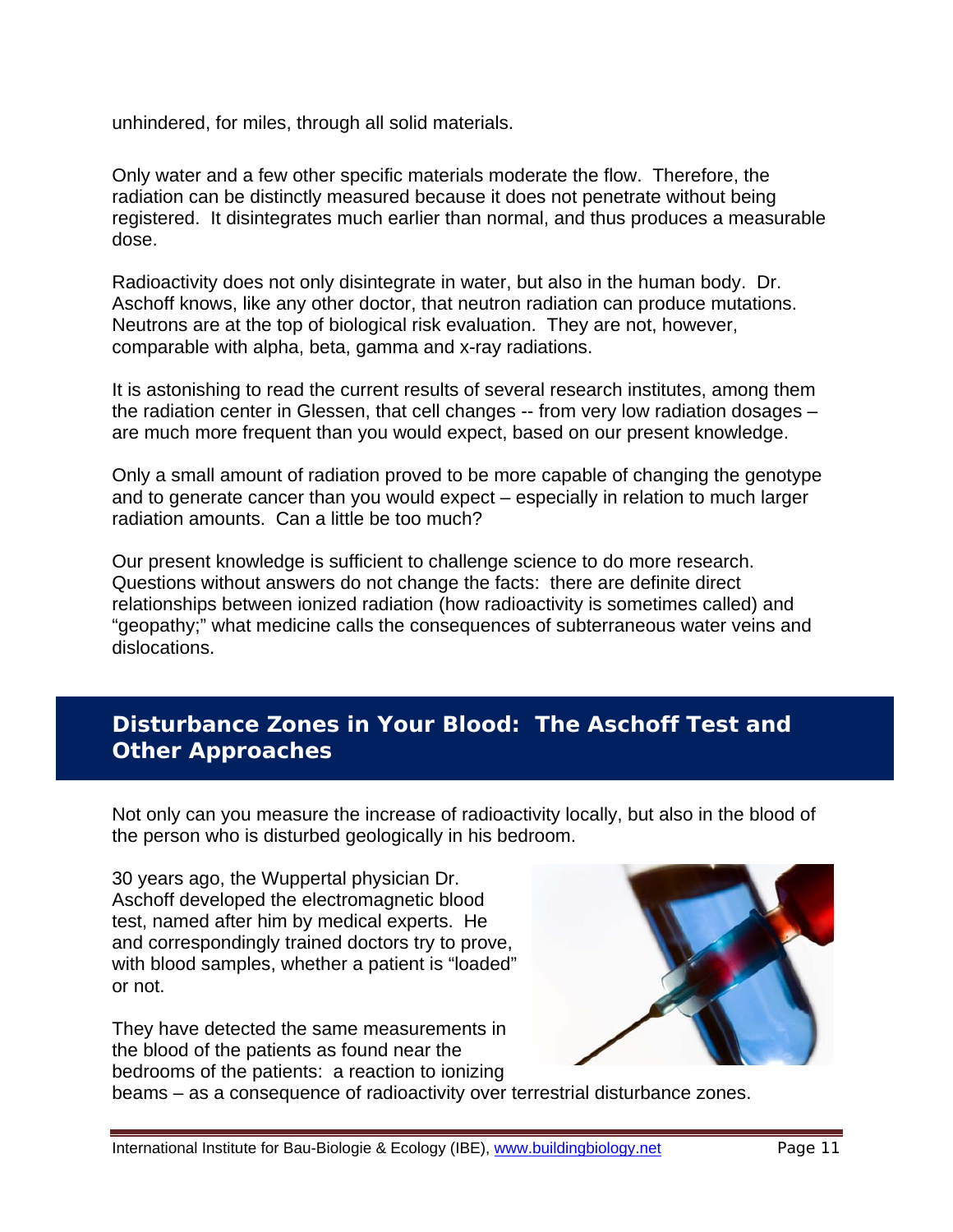The inventor has already executed 20,000 tests in his practice.

The lab test has been refined and enlarged during the years. Today it presents a large range of interesting diagnostic possibilities for building biology. The measuring of the blood not only generates results on geologically produced effects but also detects other electrical and magnetic loads.

Due to stress from currents and radiation, your blood loses its natural magnetic pattern and is "electrically" depolarized into the contrary sign.

Other doctors, and non-medical healers, use the MORA therapy, the bio-electronic function diagnostics (BFD), the electro-acupuncture according to Voll (EAV) or they use the Vega test, to detect the individual biological reaction to geological or electromagnetic stress factors.

### **DOUBLE-BLIND TESTING**

I am fortunate to be able to make local measurements for patients of Dr. Aschoff and other doctors who apply his blood test or other such tests. We work closely together. Thus, the patient has the chance of a double-blind test for his own safety. I can learn from my mistakes because everyone can control and review my findings.

The doctor obtains, from my building-biological measurements, the confirmation of whether his tests reflect the stress influences that I find in the home of the patient.

For the last six years, my statistics show that 200 patients, who had an anomalous "electric" blood test, also had a correspondingly disturbed sleeping place.

After a building-biological sanitation the pathological results changed, and after about four weeks, the biological order, the magnetic blood test re-appeared.

And all tests had a significance of 85 percent!

The MORA test, which has the same reliable results, taken from various physical secretions and excretions, shows a similar significance as the Aschoff tests.

With sensitive electronic devices you can test whether liquids in your body are "anticlockwise" or "clockwise." This can be compared with "electrical" or "magnetic," as in the Aschoff test. Personally, I apply the MORA test and I am always surprised about the reliability of this double-blind test.

If the bedroom is disturbed geologically or technically, then the MORA "turning-test" will also show disorder. If the client has an undisturbed sleeping place, then MORA confirms the biological order.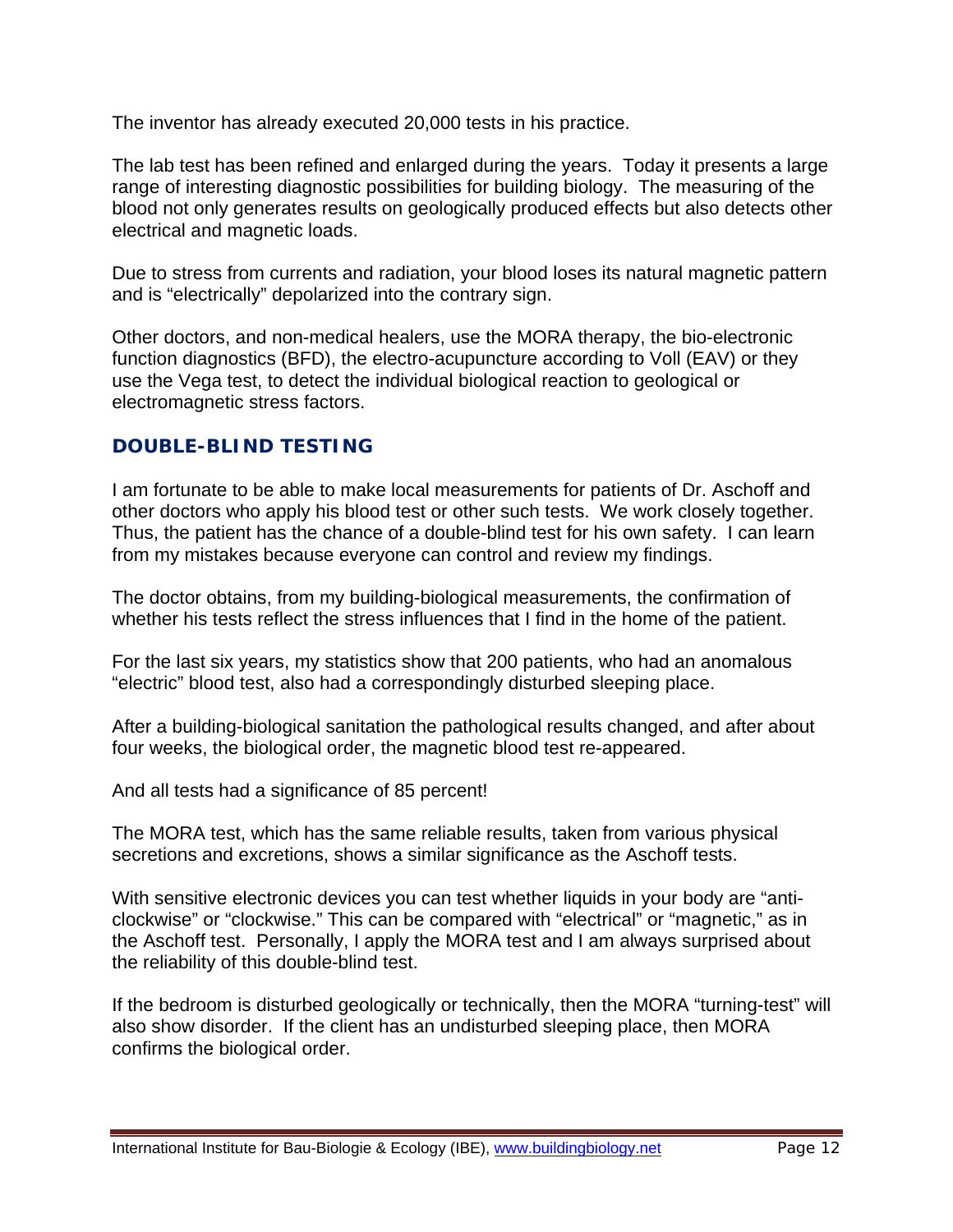### **A MATTER OF FAITH…**

As you can see, you don't have to rely solely on the pendulum or the rod. Certainly there are experts in this field. But you never know who enters your house, and so it becomes a matter of faith or confidence.

I know of only three dowsers who are able to detect terrestrial radiation with a sufficient level of reliability.

Unfortunately, I also know still more dowsers who make up so much nonsense that I cannot understand why prudent people can be taken in by them. I find it especially scandalous when they play with seriously ill people for their own financial gain.

## **Official Examinations Prove My Experience Correct: 99 Percent of Dowsers are Not Capable Enough**

In America, Australia, Sweden, and Germany, many thousand dowsers have been tested thoroughly during the last couple of years. Are they capable or not?

99 percent are not capable. All test results by investigating scientists and universities have shown that.

This has also been my own experience. After 3,000 examinations, I have only found five cases where the results of dowsers have been identical with the physical measurements. And I have many encounters with dowsers. Oftentimes I am not the first investigator in the house.

#### **USING MEASUREMENTS INSTEAD OF ASSUMPTIONS**

Professor H. Konig demands measurements instead of assumptions. He prepared, along with other scientists, a research project funded by the Federal Minister for Research (with 400,000 DM) and has only recently published his results.

He tested 500 dowsers. All of them agreed to the test conditions.

The capability of five of them was "with high probability." That again, is only one percent.

Let me review three case studies.

#### **Case Study # 1: Seven Dowsers**

A young lady who was ill ordered seven dowser examinations during one year. Seven times she rearranged her bedroom and moved her bed. Seven times, the dowsers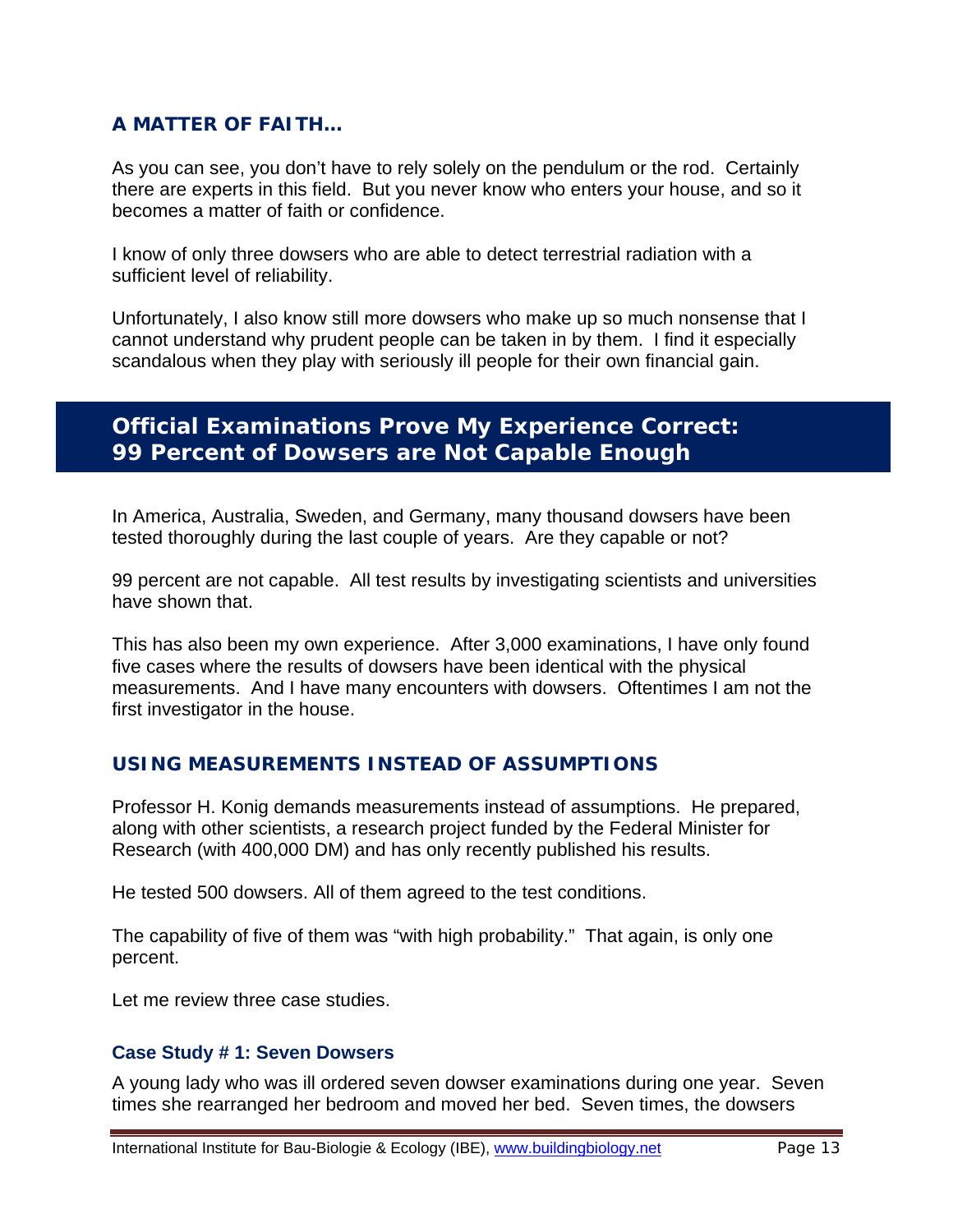discovered a new "water vein" under the bedroom with rod swings.

The real problem?

The bed itself was loaded from extreme magnetic radiators, in the iron bed and springs. Thus, the disturbing zone (the bed itself) was moved around the house, trying to flee from the alleged water vein.

A wooden bed without iron parts in the frame and mattress brought the desired result: the lady recovered. The measuring result: no water veins under the house.



#### **Case Study # 2: The Bed in the Tub**

A dowser "discovered" so many water veins and dislocations that no square yard remained stress free for sleeping in the home of a couple with a 12 year-old daughter with cancer.

The family was in despair. They intended to sell their apartment. When the family did not agree to the very expensive "fault-clearing," they finally found a stress free place – in the bathroom.

My local measurement?

The entire apartment had an extreme loading of 400,000 volts per meter because of an electrostatic synthetic floor. No wonder that the tiled bathroom was without stress. Today they have cork on the floor in the kitchen, office, living room and bedroom. They never have thought about selling their apartment again.

#### **Case Study # 3: The Distant Assumption**

A professional man suffering from cancer asked a dowser, who did not even enter the man's apartment, to give him a recommendation. The dowser made his pendulum swing over the floor plan of the house. Dowsers call this a distant assumption.

Result: 300 Marks and the statement that there is a water vein under the bed. Enclosed – again for 100 DM – was a pencil drawing with chaotic scribbles. The dowser claimed his curing energy had been transferred, with the pencil on the paper, and would provide, forever, for an undisturbed bedroom if the sheet of paper was placed under the bed.

The reality was that the man slept below the electrical supply network of a large building. Changing the bed in the room avoided the high electromagnetic fields. No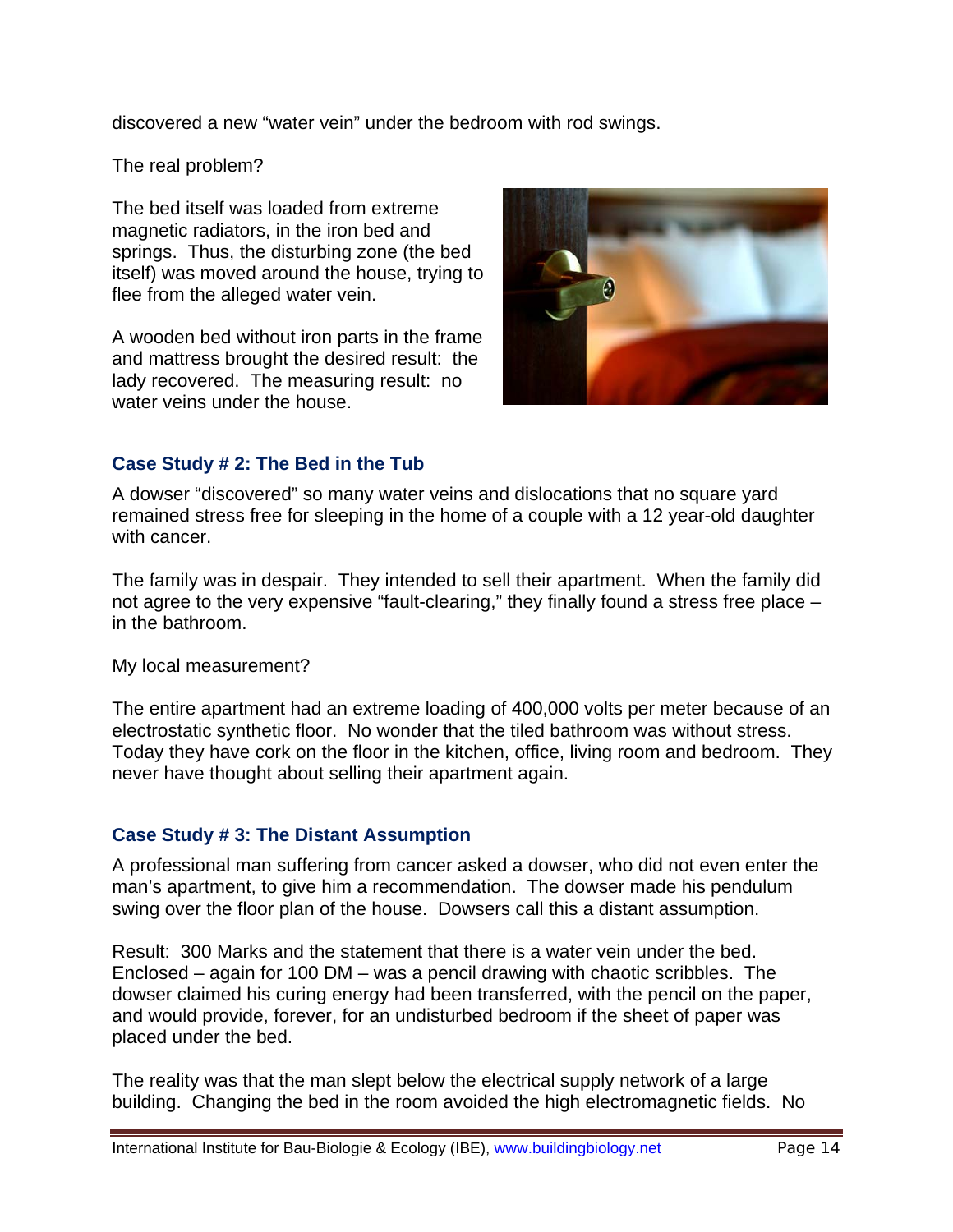water veins at all. His health condition stabilized within a short period of time.

## **Anti-Interference Devices**



Oftentimes I'll find a number of "anti-interference devices" during my house examinations. Things like small boxes, blankets, mattresses and plates, flower pots full of pebbles, systematically arranged coins under the bed and futuristically looking antenna arrangements, mysterious interference transmitters, pyramid-like constructions and wires, loops and circles made from copper.

Horseshoes on the room door, cork under the mattress, beer bottles full of holy water in the wardrobe or glass bulbs hidden in the garden.

Colored drawings with all sorts of symbols from all cultures and religions, ampoules on the wall with mysteriously bad

smelling liquids, welded plastic boxes without any contents, emitters of magnetic waves, packages of peat, straw, highly polished crystals, resonators and absorbers with and without international certificates of unknown associations.

It's easy to think they're crazy people. But this is not true. They are just ill.

However, none of these things have any effect at all.

How can you screen neutron radiation on the eighteenth-floor of a large building? Yet even doctors have recommended similar useless nonsense.

Every other year or so, a new researcher detects a certain new radiation phenomenon. He calls it by his own name and thus puts himself into dowsers' history.

If you believe that then you do not find a square yard on the earth without disturbances by some "cosmic" zone. Be they from global or diagonal net or grid zones, from radiation pyramids, cubes, double and geomagnetic zones, telluric radiations and carbon grids. Everything nicely portioned in one, two, three or four different priorities.

Thus, the total cosmic wave jam splits our nice world – crisscrossed from the South to the North, from East to West, into patterns of good and evil – yard by yard – according to inventors: Hartmann, Curry, Wittman, Bereschneider, Mattler, Schneider, Benker, Schweitzer, and others.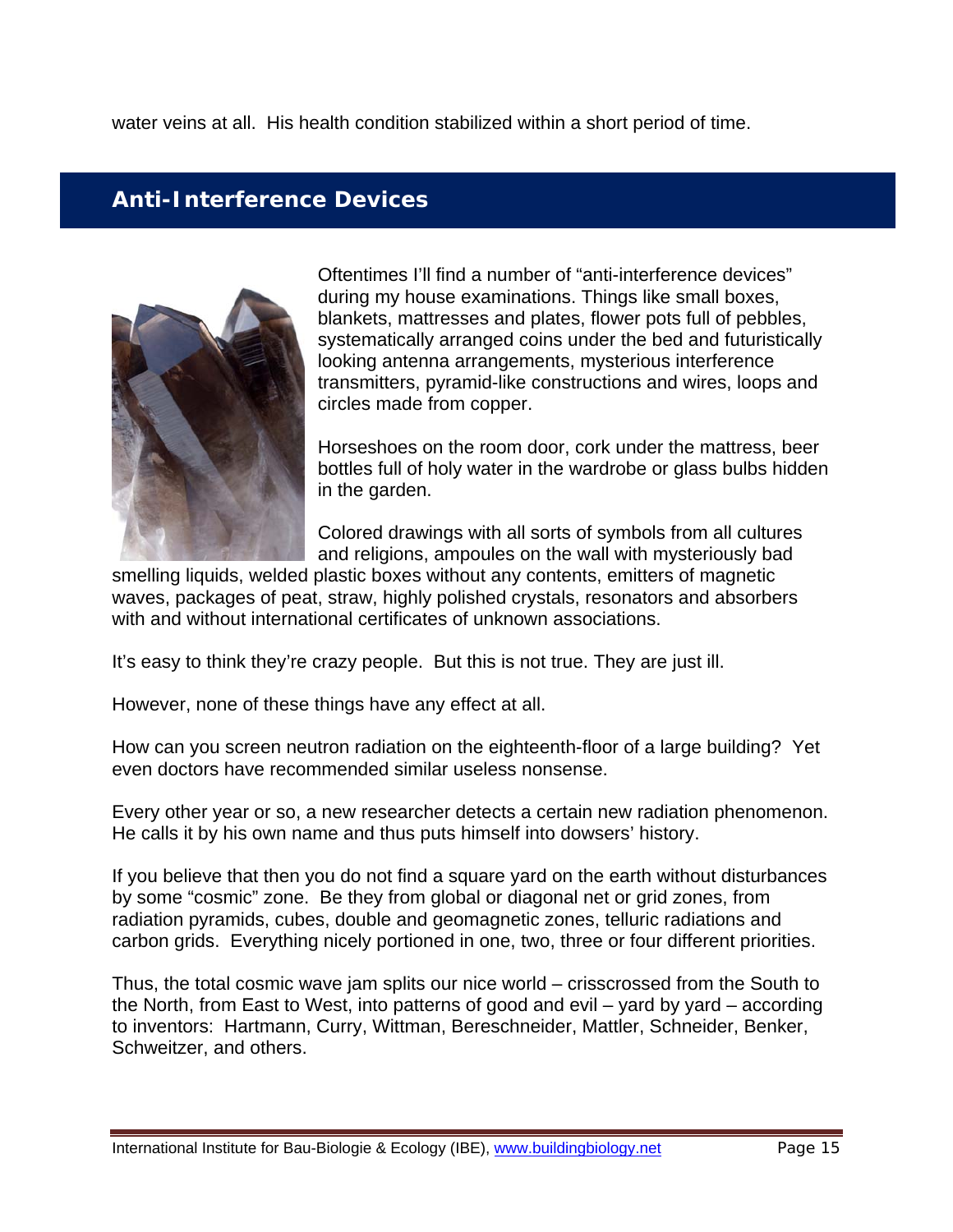#### **MANY UNSOLVED RIDDLES STILL REMAIN**

You see, we have contradictions here too. The number of theories equals the number of people who are working with them. I become skeptical when I hear of a self-called expert who has "the right knowledge."

We do not, as yet, have such experts. In regard to terrestrial radiation we still have a lot of unsolved riddles beside the ones we now understand. I restrict myself to the peculiarities that we can, and do, measure.

So for any additional assumptions referring to the existence of geological disturbances and their effects, I react with extreme caution.

## **Is Your House Geologically Undisturbed?**

I can define a room or a house geologically undisturbed – but not before at least two ensuring parameters are in absolute balance: the radioactivity and the magnetic field of the earth.

When I am in doubt – and this does not happen too often – I add the measurement of the skin resistance and the air ions. I want to be precise.

If there are indications of geological disturbances, then I always recommend changing the sleeping areas and the medical control as a matter of caution. The positive feedback of patients, and the constructive cooperation with doctors and non-medical healers convince me that I am on the right track.

All approaches of "de-jamming" or "screening" are impossible.

If you can still measure the natural terrestrial radioactive radiation, and the strong magnetic field of the earth at the highest floor of a skyscraper, how can you screen such thoroughly penetrating powers, and with what tools?



I have made hundreds of tests with hundreds of "de-jamming devices." They are all useless.

The medical controls, according to Aschoff and MORA, confirm this. The only safe "de-jamming" is moving to a geologically undisturbed place.

I hope that I have succeeded in presenting this complex and complicated topic as